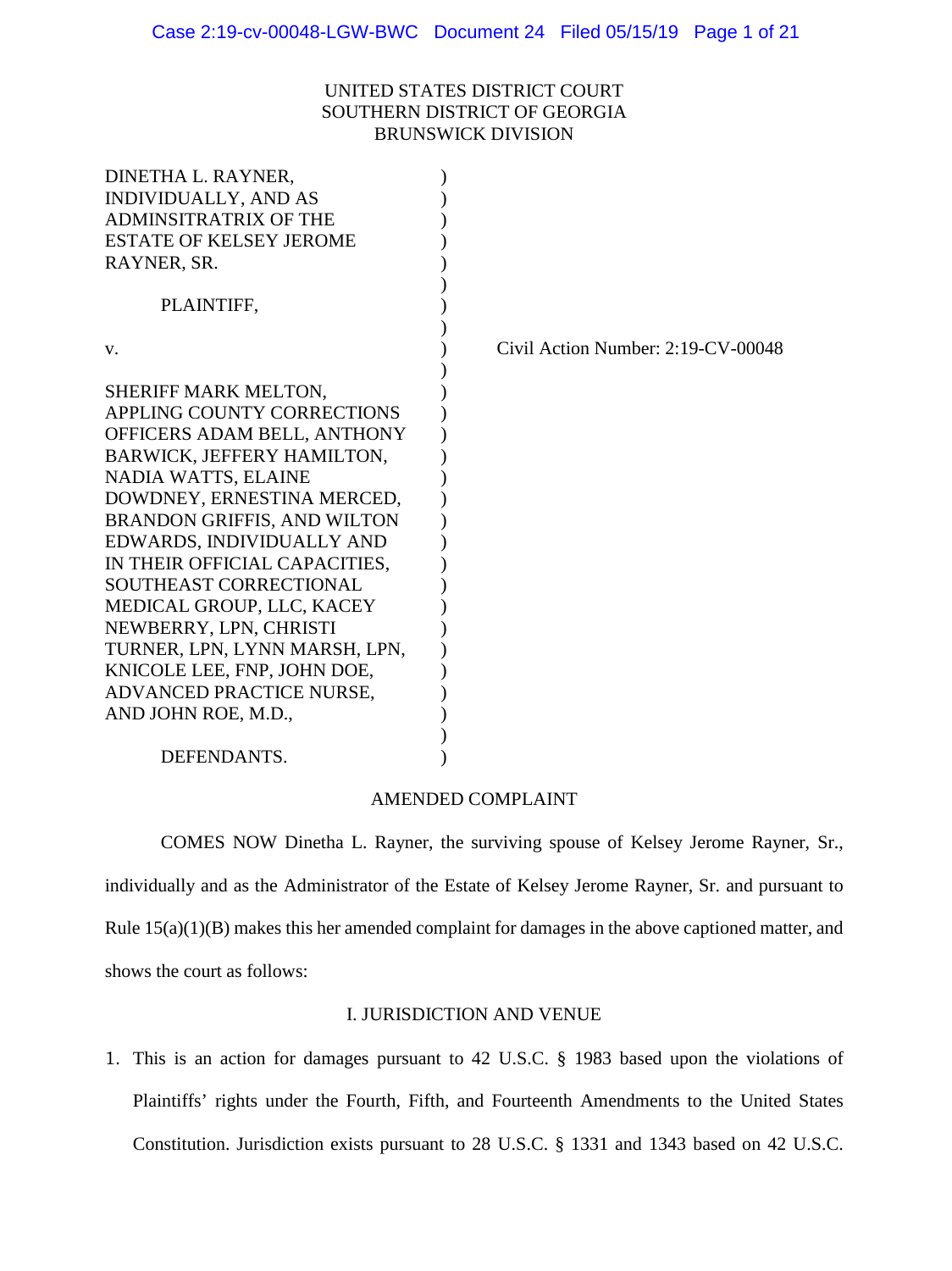§1983 and questions of federal constitutional law. Supplemental jurisdiction over Plaintiffs' state law claims is pursuant to 28 U.S.C. §1367. Case 2:19-cv-00048-LGW-BWC Document 24 Filed 05/15/19 Page 2 of 21

2. Venue is proper in this District under 28 U.S.C. § 1391(b)(1) because at least one Defendant resides in this judicial district. This District also is an appropriate venue for this action under 28 U.S.C. § 1391(b)(2) because all or at least a substantial part of the events or omissions giving rise to the claims asserted herein occurred in this judicial district.

#### II. PARTIES

- 3. Plaintiff DINETHA L. RAYNER is an individual who is the duly appointed administratrix of the estate of the late Kelsey Jerome Rayner, Sr. (hereinafter "Mr. Rayner"). Plaintiff submits herself to the jurisdiction of this court.
- 4. Defendant SHERIFF MARK MELTON, IN HIS OFFICIAL CAPACITY, (hereinafter also referred to as the Appling County Sheriff's Department) is and at all relevant times was the Sheriff of Appling County, and a law enforcement officer for Appling County and had supervisory and managerial authority over the Appling County Sheriff's Department. In his capacity as Sheriff of Appling County, said Defendant is responsible for the management and operation of the Appling County Sheriff's Department and specifically responsible for ensuring that the sheriff's deputies and corrections officers of the Appling County Sheriff's Department complied with the color and pretense of the federal and state laws as well as the ordinances, regulations, customs, and usages of the State of Georgia and the Appling County Sheriff's Department. Furthermore, said Defendant is responsible for the policies, practices, customs and regulations of the Appling County Sheriff's Department; and for the hiring, training, supervision and discipline of agents, employees and deputies of the Appling County Sheriff's Department. Said Defendant is sued both in his official and individual capacities. Said Defendant is a resident and citizen of the State of Georgia and may be served with process at his place of employment, 560 Barnes Street, Baxley, GA.
- 5. Defendants ADAM BELL, ANTHONY BARWICK, JEFFERY HAMILTON, NADIA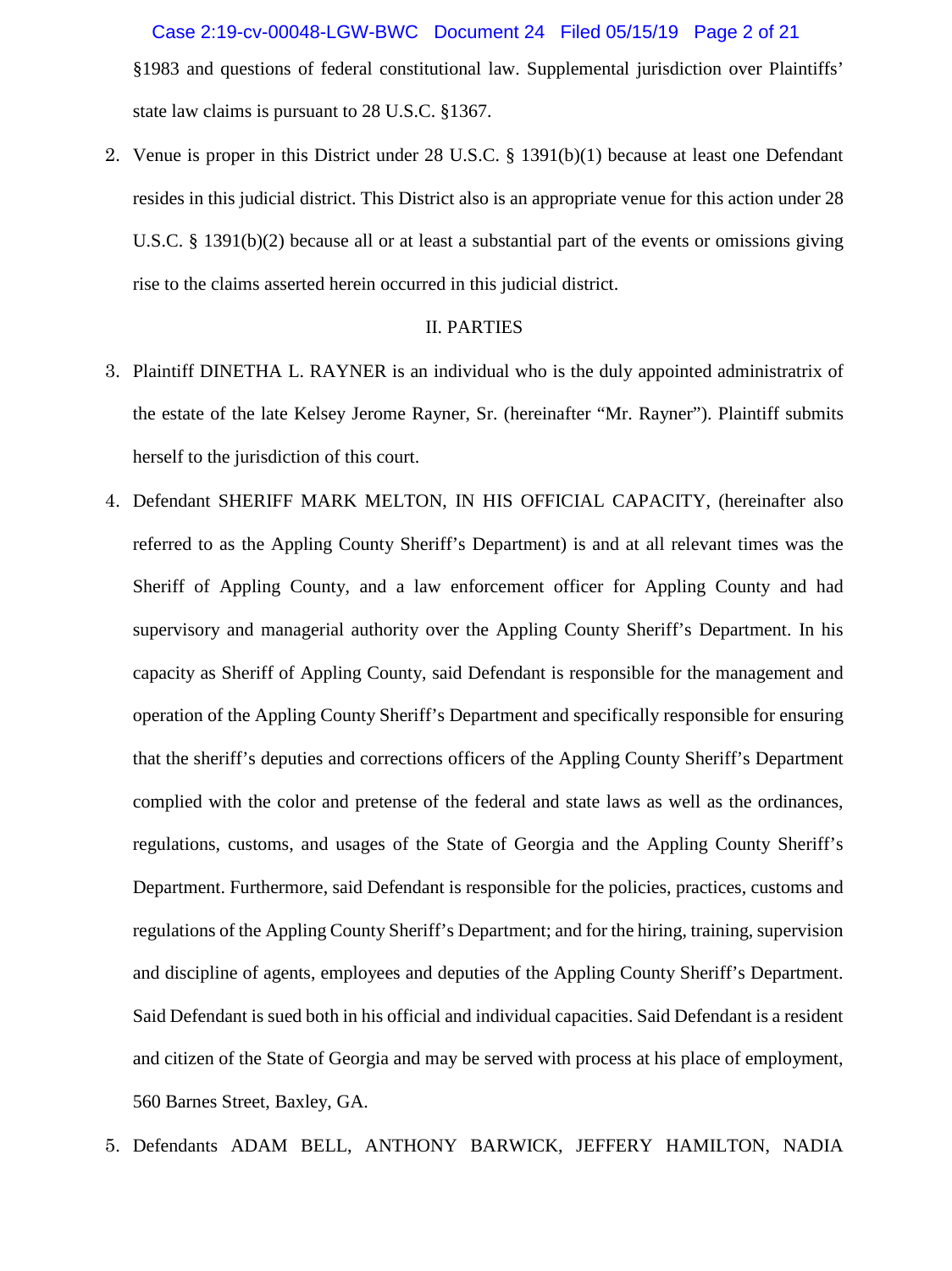Case 2:19-cv-00048-LGW-BWC Document 24 Filed 05/15/19 Page 3 of 21

WATTS, ELAINE DOWDNEY, ERNESTINA MERCED, BRANDON GRIFFIS, and WILTON EDWARDS were, at all times relevant to this matter, employees of the Appling County Sheriff's Office, and responsible for Mr. Rayner's safety and security. At all times relevant to this matter, said Defendants were acting under color and pretense of the federal and state laws as well as the ordinances, regulations, customs, and usages of the State of Georgia and the Appling County Sheriff's Department. Said Defendants are sued both in their official and individual capacities. Said Defendants are residents and citizens of the State of Georgia and may be served with process at their place of employment, 560 Barnes Street, Baxley, GA.

- 6. Defendant SOUTHEAST CORRECTIONAL MEDICAL GROUP LLC (hereinafter "SECMG") is a limited liability company contracted by Defendant Appling County or Appling County Sheriff's Office or was acting as Defendant Appling County or Appling County Sheriff's Office's agent. Defendant was acting under color of state law at the indicated times.
- 7. Defendant KACEY NEWBERRY, LPN (hereinafter "Newberry"), is a licensed nurse practitioner employed by Defendant SECMG or was acting as Defendant SECMG's agent at all times material to this matter. Defendant was acting under color of state law at the indicated times.
- 8. Defendant CHRISTI TURNER, LPN (hereinafter "Turner"), is a licensed nurse practitioner employed by Defendant SECMG or was acting as Defendant SECMG's agent at all times material to this matter. She is the head nurse at the Appling County Jail and the Clinical Site Coordinator. Defendant was acting under color of state law at the indicated times.
- 9. Defendant KNICOLE LEE, FNP (hereinafter "Lee"), is a Family Nurse Practitioner employed by Defendant SECMG or was acting as Defendant SECMG's agent at all times material to this matter. Defendant was acting under color of state law at the indicated times.
- 10.Defendant LYNN MARSH, LPN (hereinafter "Marsh"), is a licensed nurse practitioner employed by Defendant SECMG or was acting as Defendant SECMG's agent at all times material to this matter. Defendant was acting under color of state law at the indicated times.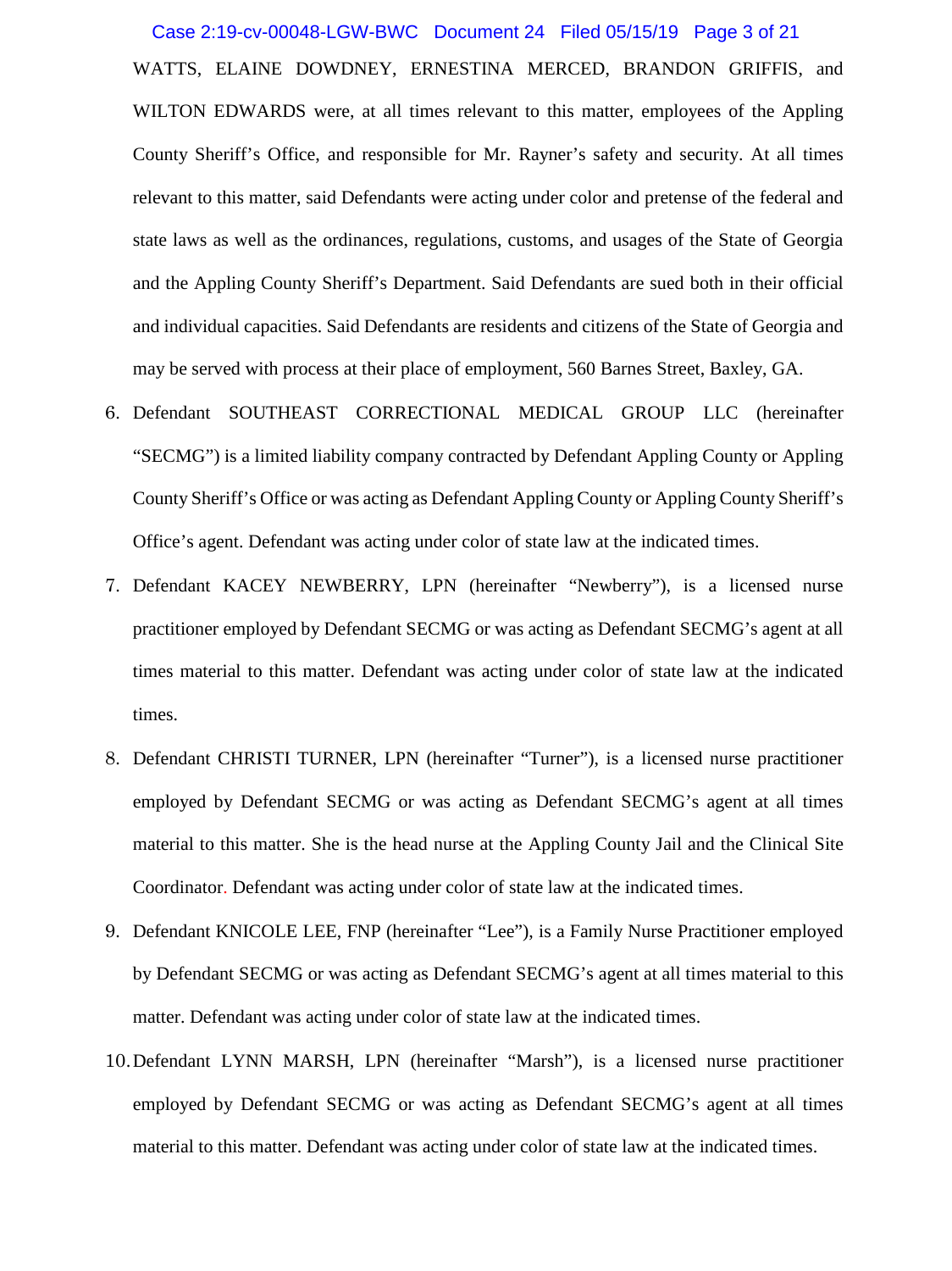## Case 2:19-cv-00048-LGW-BWC Document 24 Filed 05/15/19 Page 4 of 21

- 11.Defendant JOHN DOE, upon information and belief, is an Advanced Practice Nurse employed by Defendant SECMG or acting as Defendant SECMG's agent at all times material to this matter, and who was acting under color of state law at all the indicated times.
- 12.Defendant JOHN ROE, upon information and belief, is a Medical Doctor employed by Defendant SECMG or acting as Defendant SECMG's agent at all times material to this matter, and who was acting under color of state law at all the indicated times.
- 13.Plaintiff pleads and states that Defendants and their agents and employees, acted willfully and wantonly toward Mr. Rayner, proximately causing his death. Therefore, no immunity applies in this matter. Moreover, Defendants have exhibited a pattern and practice of ignoring and violating the rights of the citizens of Georgia, including the decedent, which proximately caused the death of Mr. Rayner and, furthermore, negligently supervised and trained their employees despite their knowledge of the need to do so.

#### III. FACTS

- 14.On or about October 1, 2016, Sheriff Melton and SECMG entered into a Correctional Health Services Agreement. Per its terms the agreement continued in force through September 30, 2017. Said contract provided that: *SECMG will provide emergency medical treatment to inmates as necessary and appropriate on site. With the assistance of the Sheriff's officers and 911 services, SECMG will arrange for emergency service to be provided at local hospitals. Appling County Sheriff's Office will be responsible for the cost of emergency transportation and treatment.*
- 15.On April 16, 2017 at about 1:40 P.M., Mr. Rayner was arrested for Theft by Taking by officers of the Baxley Police Department. He was subsequently booked into the Appling County Jail.
- 16.On April 17, 2017, at about 10:45 A.M. employees of SECMG did Mr. Rayner's Medical intake and triage/receiving screening.
- 17.The medical history taken from Mr. Rayner showed he had suffered a nervous breakdown in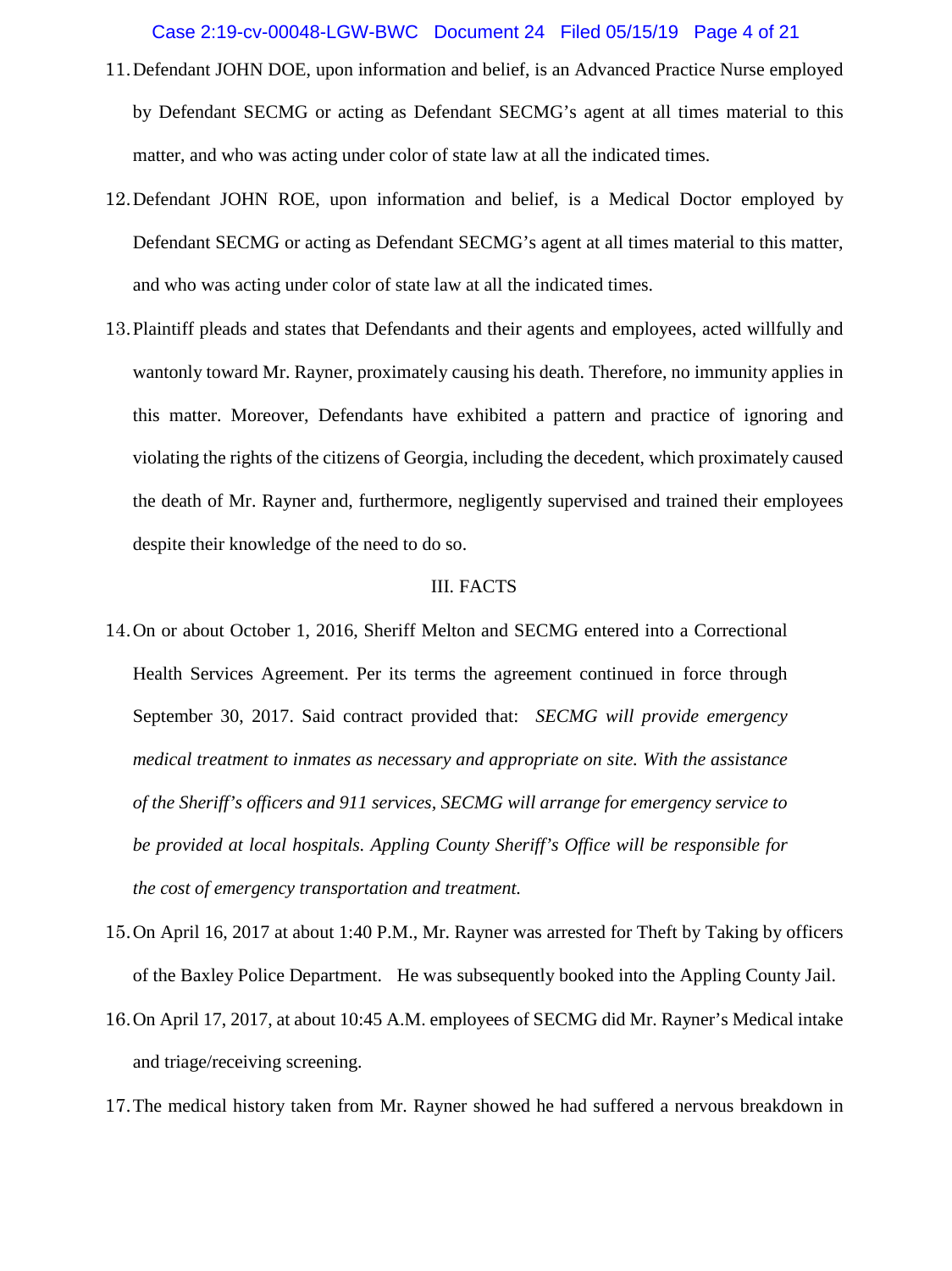2008, that he had a history of prescribed use of Risperdal and Prozac, and that he had been diagnosed with manic depression and schizophrenia. Case 2:19-cv-00048-LGW-BWC Document 24 Filed 05/15/19 Page 5 of 21

- 18.On April 18, 2017 at 4:53 P.M. Mr. Rayner bonded out of the Appling County Jail.
- 19.On June 28, 2017 at 6:55 P.M. Mr. Rayner was arrested for theft of services and no business license at Fred's Store on South Main Street.
- 20.On June 30, 2017 at about 9:30 A.M. employees of SECMG did Mr. Rayner's Medical intake and triage/receiving screening.
- 21.The medical history taken from Mr. Rayner at that time revealed a history of bipolar depression, prior use of medications for his psychological health including Vistaril and Clonidine. He had also been hospitalized in 2012 for a nervous breakdown.
- 22.At the time of Mr. Rayner's medical evaluation, he was showing signs of depression including crying and rapid speech.
- 23.On Thursday, June 29, 2017 Mr. Rayner complains of chest pains and is taken to the local ER for tests. Test results are normal and he is returned to the Jail.
- 24.On Friday, June 30, 2017 Mr. Rayner bonds out and is released.
- 25.On Friday, July 14, 2017 Mr. Rayner's bonding company came off their bond on the misdemeanor charges at the request of an employee of Sheriff Melton. However, the bond remained in force as to the pending felony charge according to the Appling County District Attorney.
- 26.On Saturday, July 15, 2017, Mr. Rayner was arrested for making harassing phone calls and disorderly conduct by deputies of the Appling County Sheriff's Department.
- 27.On Sunday, July 16, 2017 at about 9:15 A.M., Lee and Marsh performed medical intake and triage/receiving screening of Mr. Rayner.
- 28.The medical history taken at that time was consistent with his prior history given on his prior intakes.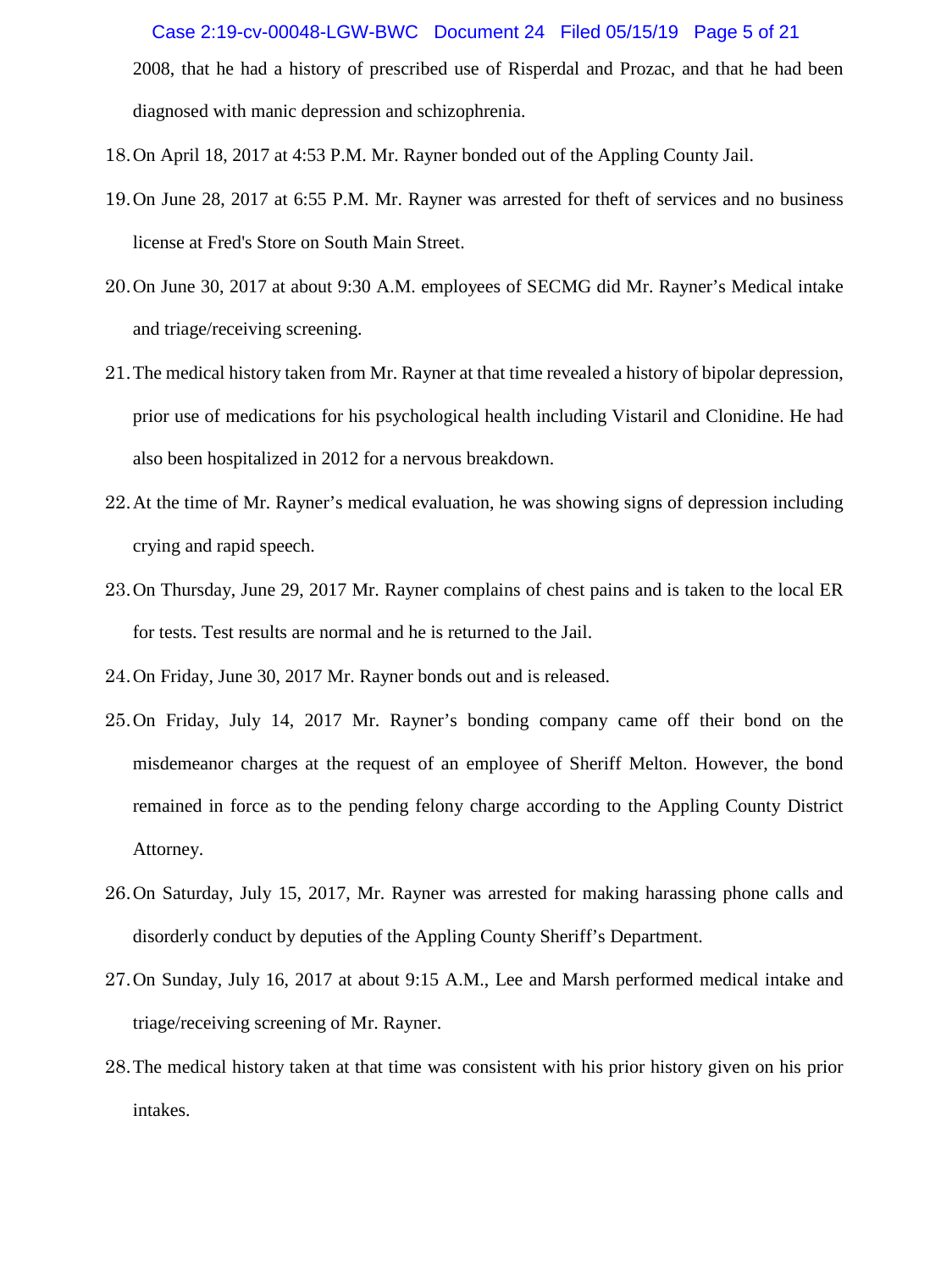- 29.Medical intake revealed an abnormality in that Mr. Rayner had a fever of 99.9 degrees at the time of intake on 10:37 AM.
- 30.On July 16, 2017 during his intake by SECMG employees, new orders were given for the administration of Claritin and Vistaril by Lee and Marsh.
- 31.On July 16, 2017 as a result of conflicts with other inmates Mr. Rayner was placed in administrative segregation, in Segregation Cell #8, and on July 22, 2017 he was moved to Segregation Cell #4.
- 32.On Thursday, July 20, 2017, Turner examined Mr. Rayner and performed a urinalysis. Turner noted that Mr. Rayner had complaints of low back and stomach pains. The urinalysis indicated a high bilirubin." According to Newberry, they were aware at this point that "Something was going on with the liver." From this date until his death, Mr. Rayner continued to exhibit signs of intense stomach pain, but neither the Appling County Sheriff's Department nor the medical staff of SECMG made any effort to address his continued pain or complaints.
- 33.On Friday, July 21, 2017 at 10:19 A.M., Newberry noted in Mr. Rayner's chart that, "Rayner complains of stomach pain, seen by the nurse and blood work ordered for Saturday, June 22, 2017. Bowel sounds and vitals check out normal."
- 34.Turner ordered a blood test and ordered that it be done on July 22, 2017.
- 35.No vital signs were recorded in the notes of the visit during which Mr. Rayner had complained of stomach and back pain.
- 36.Lee noted in Mr. Rayner's Chart that, "Physician orders CBC, CMP, INR, and FE." The samples for the lab tests were to be taken on Saturday, July 22, 2017.
- 37.At the time of the events giving rise to Plaintiff's complaint, Newberry, who had been assigned to the Appling County Jail since May 2017, was being trained as a correctional nurse.
- 38.On July 22, 2017, Newberry was present at the Appling County Jail for the purpose of taking samples from the inmates for lab work. Marsh was also scheduled to be present for the same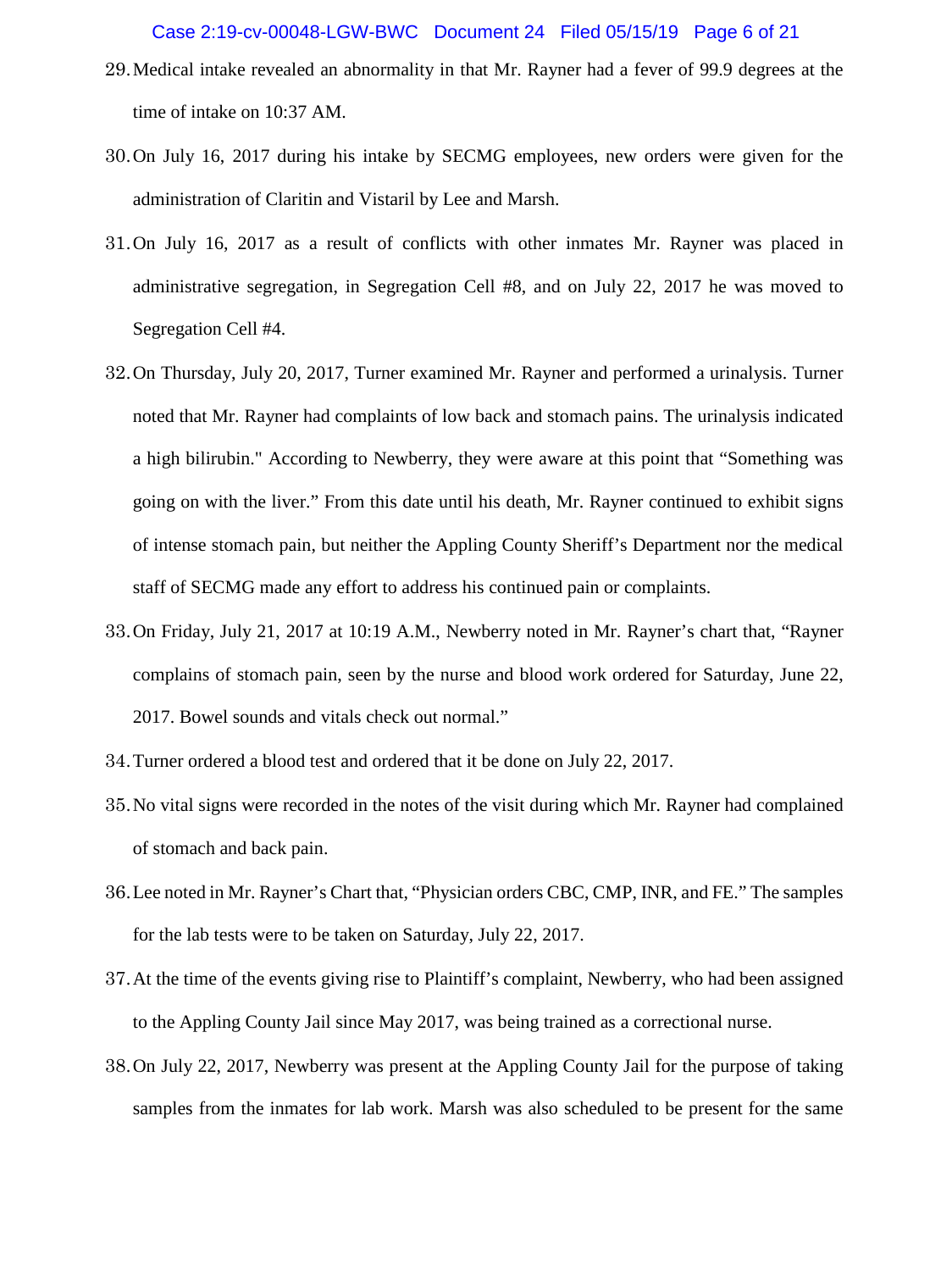purpose but did not show up at the jail. Marsh was also scheduled to be present for the same purpose but did not show up at the jail. Case 2:19-cv-00048-LGW-BWC Document 24 Filed 05/15/19 Page 7 of 21

- 39.Newberry was therefore working by herself at the Appling County Jail taking samples from the inmates for lab work. Newberry did not know how to do Mr. Rayner's lab so she called Turner. Turner told her to "wait until I get back." As a result, Newberry did not take any blood sample for lab analysis from Mr. Rayner as ordered.
- 40.At no time subsequent to Saturday, July 22, 2017, was any blood sample taken from Mr. Rayner.
- 41.On Friday, July 28, 2017, Turner noted in Mr. Rayner's Chart that, "Full time nurse unavailable on 7-22-17, so part-time nurse attempted to get blood work, but was not able."
- 42.The Sheriff's Office, through SECMG, did not have the appropriate staff at the facility to meet its' constitutional obligations of providing adequate medical treatment to detainees.
- 43.On Monday, July 24, 207, at 9:07 A.M., a nurse employed by SECMG came to Mr. Rayner's cell and gave him his morning doses of Claritin and Vistaril.
- 44.Later on Monday, July 24, 2017, Mr. Rayner was taken to the State Court of Appling County in reference to his misdemeanor charges. Mr. Rayner was in obvious physical distress and in extreme pain, which was noticed by other inmates at the courthouse. He kept his arms folded over his stomach and was bent over. When his case was called he had to have the help of the deputy to approach the Judge.
- 45.Mr. Rayner pled guilty to all of the misdemeanor charges that were pending in Appling County. During his plea, Mr. Rayner told the State Court the following:

*"And I been using the bathroom, passing blood and all that, too. They supposed to took me to the hospital after that, but they didn't. I really need my body checked out, Mr. Pres. Whatever you can do to help me get out I'd appreciate it."*

46.Mr. Rayner was sentenced to 12 months to serve, which was to be suspended on satisfactory completion of probation.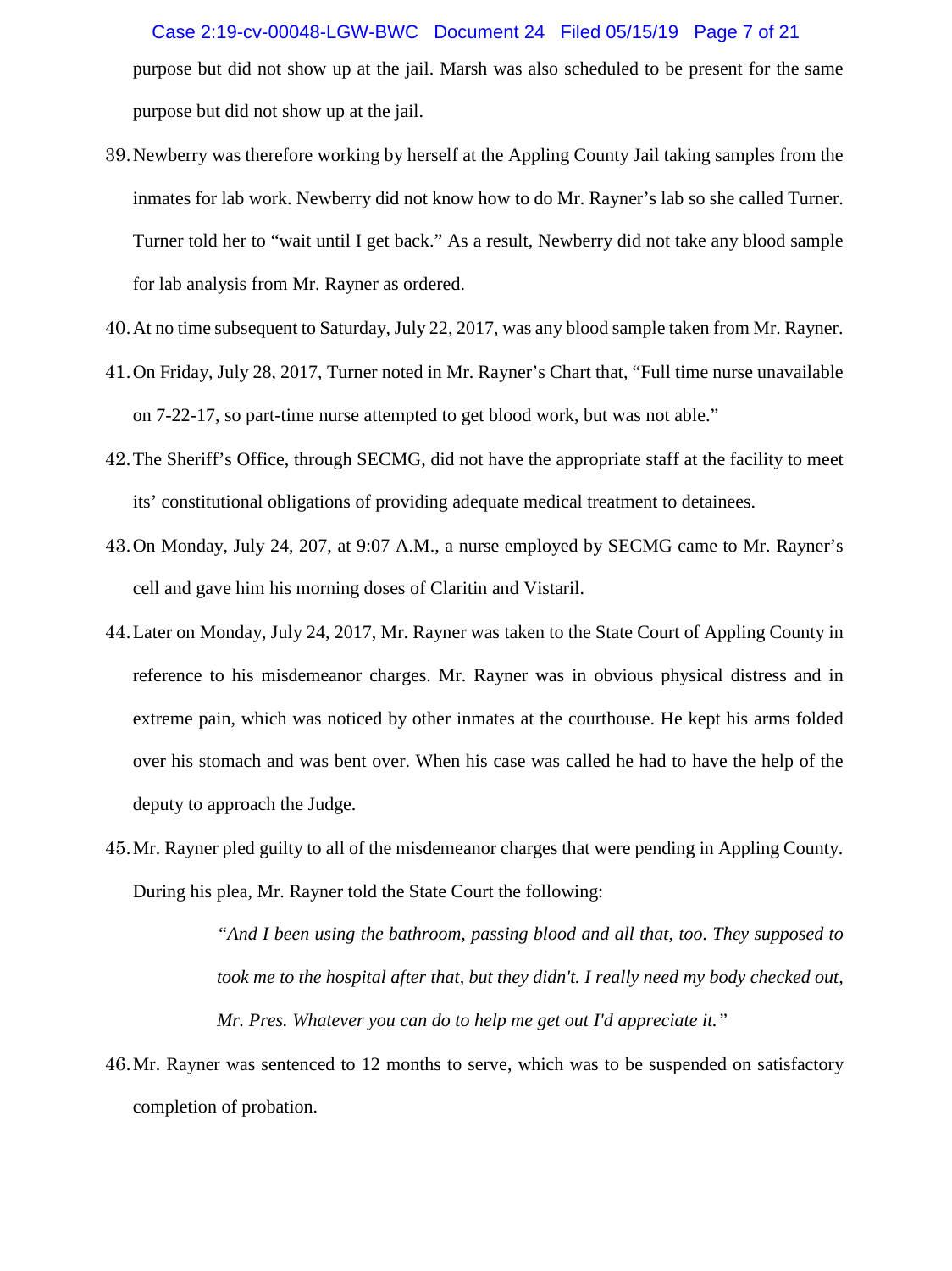- 47.Despite his felony bond remaining in place, Mr. Rayner was returned to custody at the Appling County Jail and he was not released.
- 48.Upon information and belief, Officer Bell, was present in court when Mr. Rayner spoke to the judge during his plea colloquy. Officer Bell had an opportunity to see Mr. Rayner before, during, and after his court appearance. Officer Bell returned Mr. Rayner to the jail and neither arranged for his release nor did he make any attempt to secure much needed medical attention for Mr. Rayner
- 49.After returning from court on July 24, 2017, Mr. Rayner used the intercom system in his cell to call the guards at least five different times before his death on July 26, 2017.
- 50.Several days after Rayner was moved into Segregation Cell #4, Turner was told that Mr. Rayner was getting worse. Turner replied that if he would not take his medication then there was "Nothing they could do."
- 51.On the morning of Tuesday, July 25, 2017 Mr. Rayner began to experience increased distress from the infection which would eventually kill him. Video taken of his cell that morning show that he ate nothing that morning, and that he was in so much pain that he kneeled down and put his head and elbows on the floor.
- 52.On July 25, 2017, Mr. Rayner did not see John Doe Advance Practice Nurse or the John Roe, M.D., at the jail when John Doe Advance Practice Nurse or John Roe, M.D. made a periodic visit that day because the ordered labs were not complete.
- 53.Mr. Rayner did not eat any food on the evening of July 25, 2017.
- 54.Mr. Rayner had to use the toilet numerous times during the night of July 25-26, 2017, and eventually pulled his bedding off his bed and moved it to the toilet area of his Segregation Cell #4.
- 55.Mr. Rayner began vomiting repeatedly on the morning of Wednesday, July 26, 2017.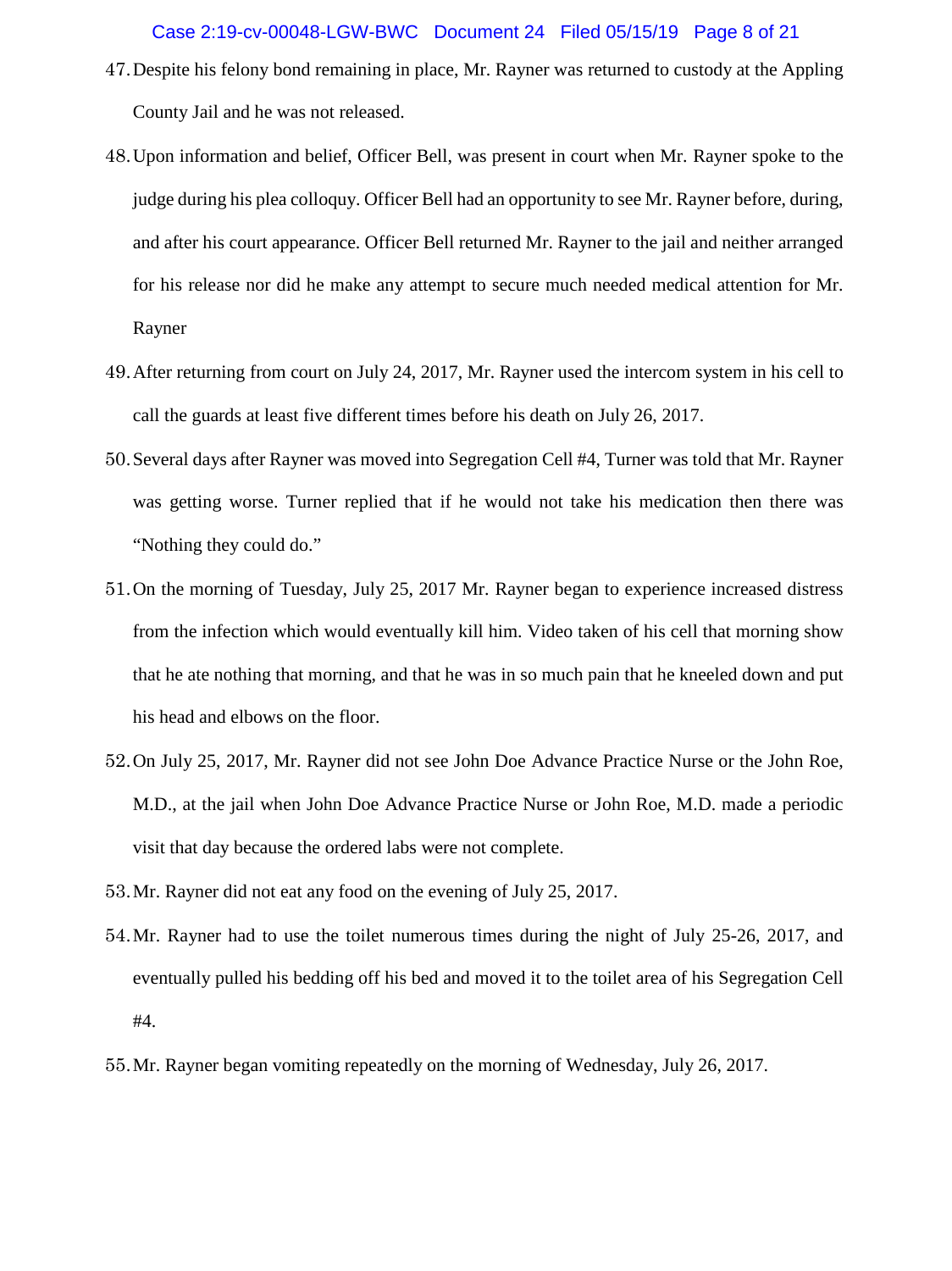#### Case 2:19-cv-00048-LGW-BWC Document 24 Filed 05/15/19 Page 9 of 21

- 56.Georgia Department of Corrections Standard Operating Procedures 209.06 (which should have been applied by Appling County Sheriff's Office), requires a health care provider to visit each offender in segregation daily, with the presence of the provider announced, and recorded. No such visits were recorded by any health provider employed by SECMG.
- 57.On July 26, 2017, at 9:46 A.M. Mr. Rayner received a morning dose of Vistaril and his daily dose of Claritin, from Turner.
- 58.On the afternoon of July 26, 2017, Mr. Rayner did not get his afternoon dose of Vistaril. There is no record as to why his medications were not administered to him that afternoon.
- 59.Newberry attempted to have Mr. Rayner take his medications, but he allegedly refused them. Newberry did not request to examine Mr. Rayner.
- 60.Mr. Rayner spent the remainder of his life either writhing in pain (which could have been seen on the monitor) or completely still in a pain pose. Mr. Rayner was moaning and crying out in pain starting at about 3:00 P.M. on July 26, 2017.
- 61.Thereafter, the guards were told by another inmate that Mr. Rayner needed medical attention the guards told the inmate not to worry about it.
- 62.Newberry was administering medicine to the other inmates while Mr. Rayner was moaning in pain.
- 63.On July 26, 2017, at 5:08 P.M. Hamilton came to Segregation Cell #4 and checked on Mr. Rayner.
- 64.On July 26, 2017, at 5:10 P.M. Mr. Rayner's supper tray was delivered to his cell by other inmates. Mr. Rayner was not able to get up to take his supper tray, and did not eat any of his supper.
- 65.At 5:20 P.M. Mr. Rayner fell to the floor face down in the fetal position.
- 66.At 5:24 P.M., a white male inmate came to take away Mr. Rayner's supper tray.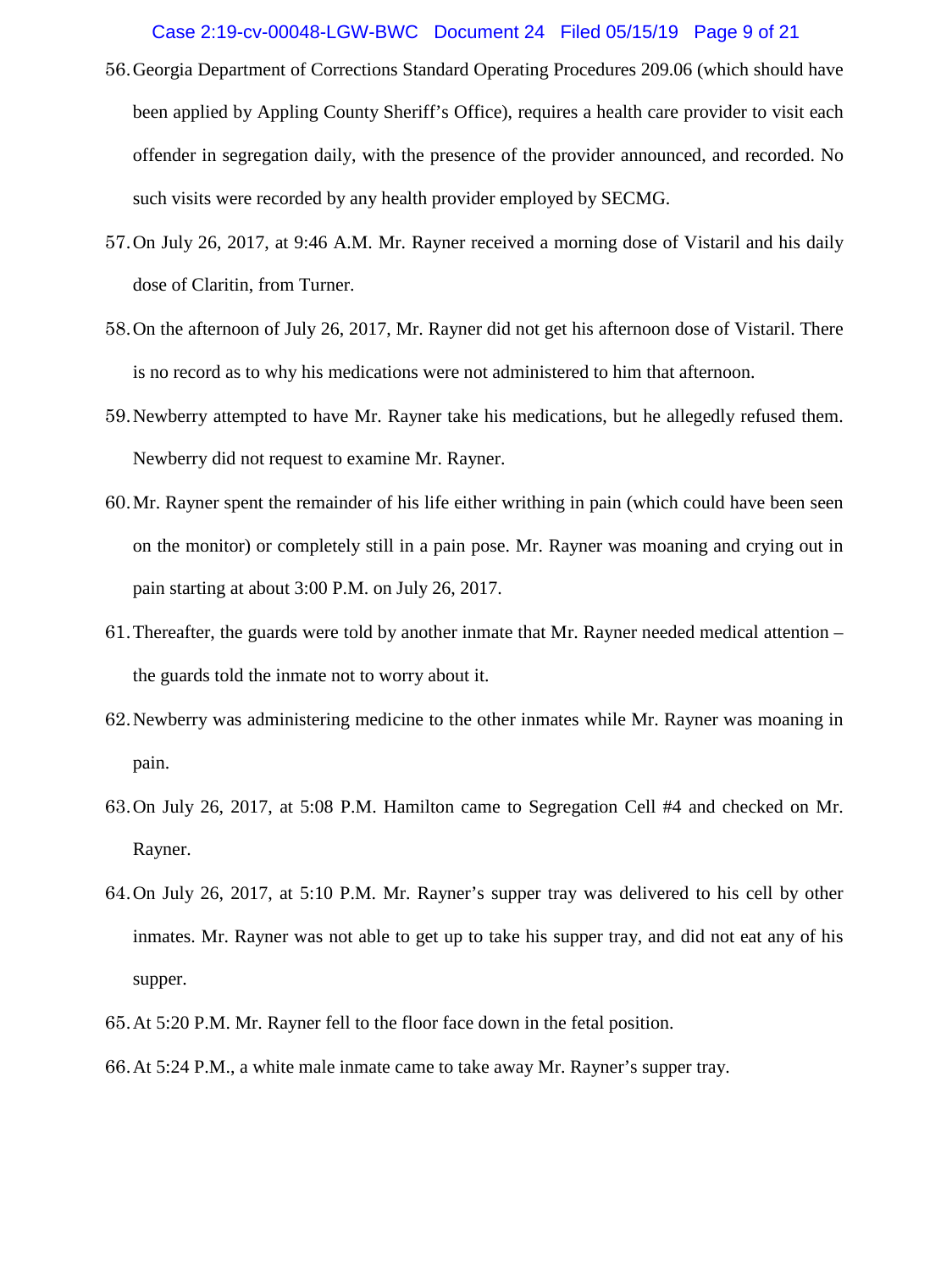### Case 2:19-cv-00048-LGW-BWC Document 24 Filed 05/15/19 Page 10 of 21

- 67.The policy of the Appling County Sheriff's Department is that inmates who are mentally/emotionally disordered shall receive in-person surveillance of at least every 15 minutes, per Policy Number 3.8 of the Appling County Sheriff's Office's Jail Operations Manual.
- 68.The policy of the Appling County Sheriff's Department is that if, during a surveillance check a detention officer notes any circumstances that may adversely affect the safety of an inmate he is to institute the steps necessary to correct the problem, notify the Shift Supervisor of the problem, the corrective action taken, and the results of his actions and to record that information in the daily log, per Policy Number 3.8 of the Appling County Sheriff's Office's Jail Operations Manual.
- 69.Mr. Rayner's rapid respirations (heavy panting) are evident on the video monitor.
- 70.At 5:52 P.M. Officer Watts came to Segregation Cell #4 and checked on Mr. Rayner, but offered him no assistance whatsoever, despite his obvious distress.
- 71.At 6:29 P.M. Officer Griffis came to Segregation Cell #4 and checked on Mr. Rayner, but offered him no assistance whatsoever, despite his obvious distress.
- 72.At 7:13 P.M. Officer Griffis came to Segregation Cell #4 and checked on Mr. Rayner, but offered him no assistance whatsoever, despite his obvious distress.
- 73.At 8:02 P.M. Officer Dowdney came to Segregation Cell #4 and checked on Mr. Rayner, but offered him no assistance whatsoever, despite his obvious distress.
- 74.At 8:20 P.M. Officer Merced came to Segregation Cell #4 opened the door, entered the Segregation Cell #4, covered her nose and mouth with her collar, because of the smell in the cell, and touched and spoke to Mr. Rayner.
- 75.Officer Merced was accompanied by Officer Griffis. But neither officer offered him any assistance whatsoever, despite the fact that he was obviously profoundly ill and in distress.
- 76.During Mr. Rayner's last few hours, his cries for help, moans of pain, and obvious distress led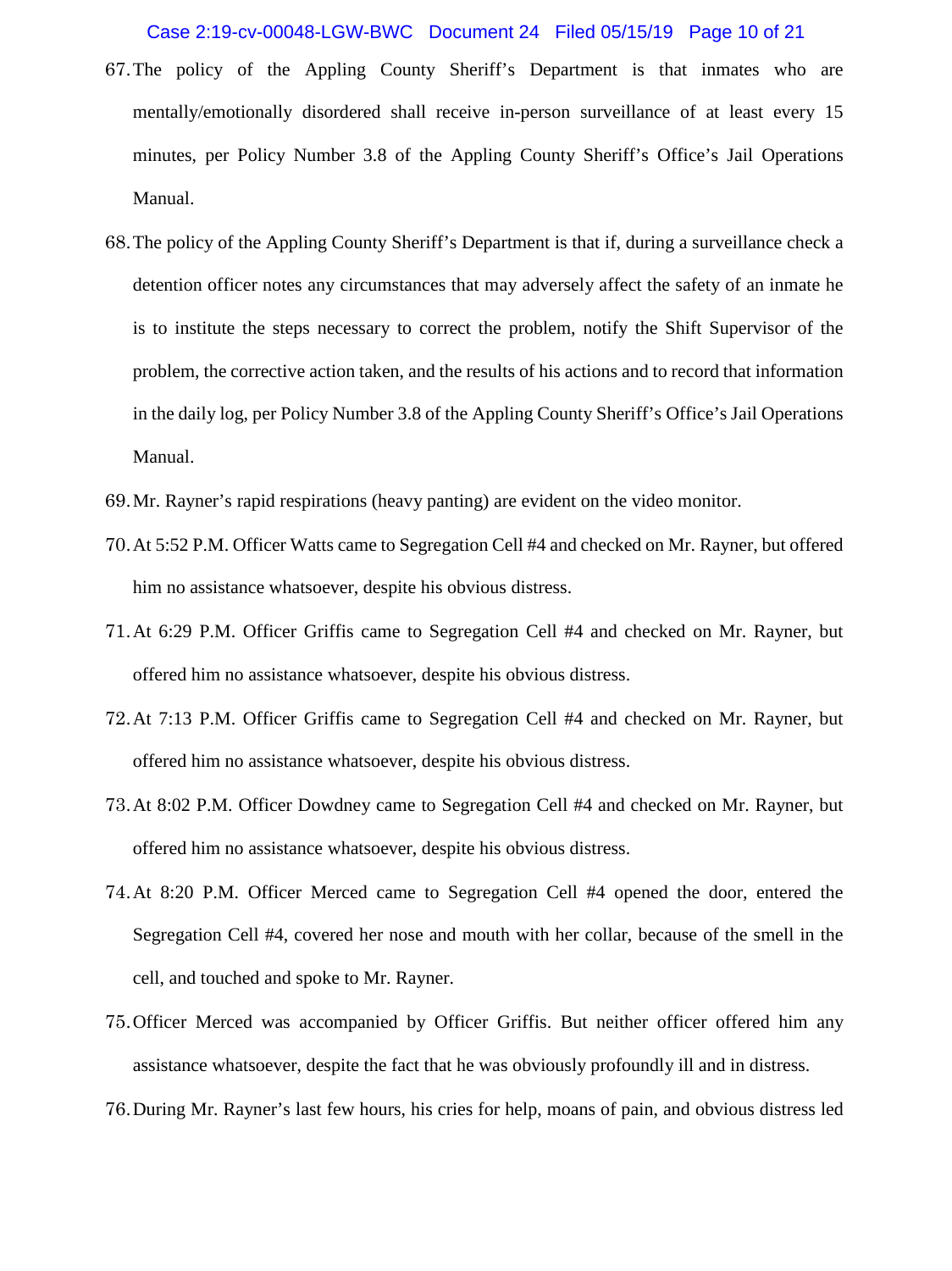## Case 2:19-cv-00048-LGW-BWC Document 24 Filed 05/15/19 Page 11 of 21

the inmate in the segregation cell across the hallway, Latasha Denise Smith, to repeatedly use the intercom in her own cell to call the corrections officers in the tower for assistance to him.

- 77.Smith repeatedly told the officers in the control tower that Mr. Rayner was dying and that they needed to take him to a hospital.
- 78.Her complaints were so frequent and bothersome to the officers in the control tower that they disabled her intercom button and prevented her from making any further verbal complaints.
- 79.After her intercom button was disabled, she employed other methods to try and get the attention of the officers in the control tower, at one point taking off her bra and waving it in front of the camera in her segregation cell to get the attention of the corrections officers in the control tower. When the correction officer buzzed her to see what she wanted and she again begged the officer to get Mr. Rayner to the hospital, she was told to shut up and get back in bed.
- 80.Despite the complaints of Ms. Latasha Denise Smith, the corrections officers in the tower made no effort to provide medical assistance to Mr. Rayner.
- 81.According to Joshua Brewton, an inmate who was in Segregation Cell #5, Mr. Rayner did not respond to other inmates who called out to him on July  $26<sup>th</sup>$ , 2017.
- 82.Mr. Rayner's stomach was visibly massively distended on the evening of July 26, 2017.
- 83.Mr. Rayner remained on the floor of his cell unable to move for hours. According to the video recording of his cell, at 9:21 P.M. Mr. Rayner tried several times to push himself up off the floor without success.
- 84.At 9:31 P.M. Officer Merced came to Segregation Cell #4 and checked on Mr. Rayner, but offered him no assistance whatsoever, despite his obvious distress.
- 85.At 9:32 P.M. video of his cell shows that Mr. Rayner tried to push himself up again without success. He rolled onto his back and stayed there.
- 86.A few minutes later at 9:46 P.M. Mr. Rayner stopped moving.
- 87.At about 9:57 P.M. Mr. Rayner died of the perforation of the descending colon brought on by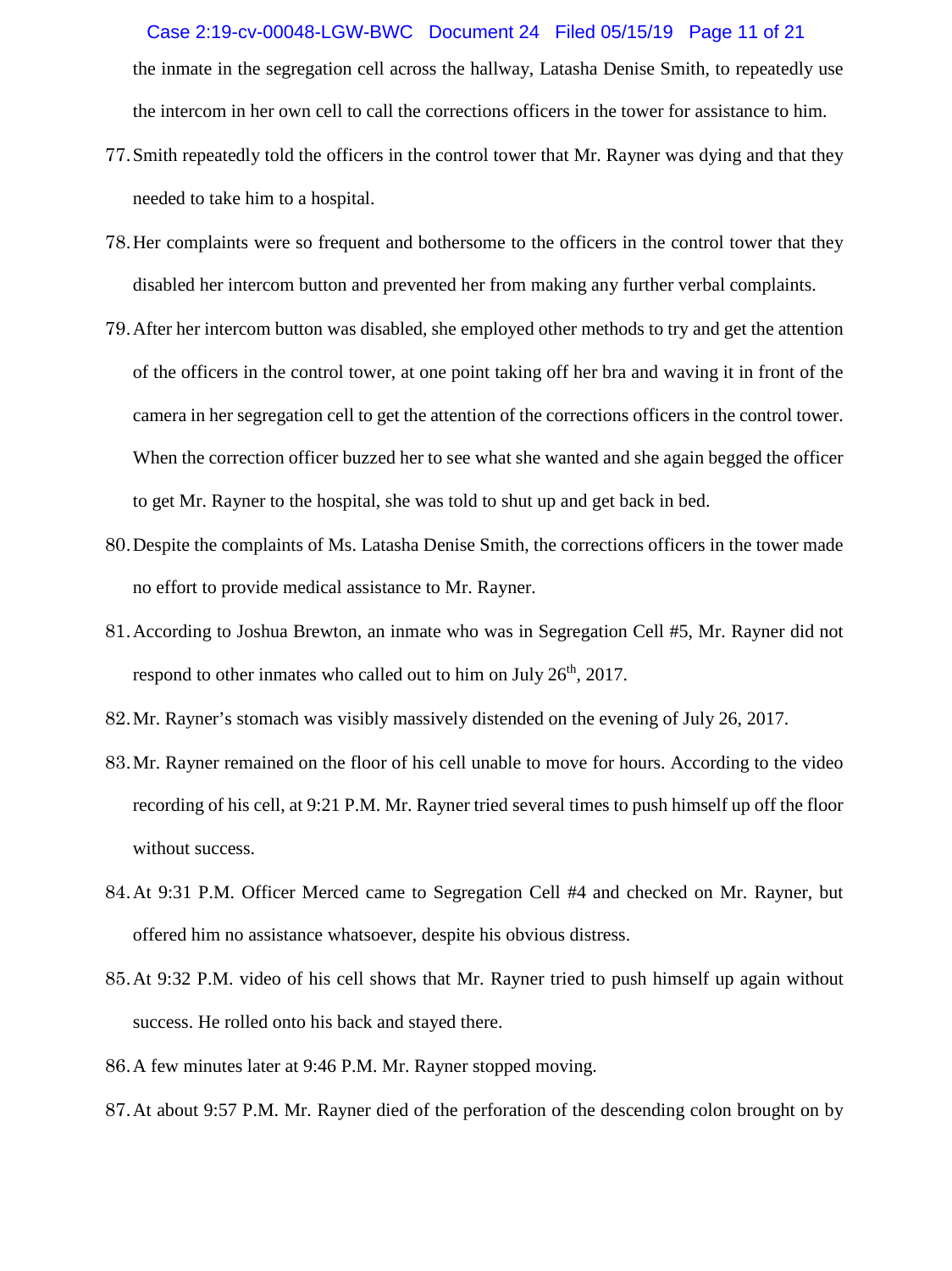peritonitis caused by sepsis Case 2:19-cv-00048-LGW-BWC Document 24 Filed 05/15/19 Page 12 of 21

- 88.At 9:57 P.M. Officer Edwards, who was monitoring Mr. Rayner's cell via video and audio from the control room, could no longer hear Mr. Rayner breathing. Accordingly, Officer Edwards called to the cell on the intercom to check on him.
- 89.At 10:00 P.M. the corrections officer in the Control Tower called on the intercom to Segregation Cell #4 to check on Mr. Rayner, since he was not moving. There was no response from Mr. Rayner. Officer Merced advised Officer Griffis to go and check on him. Officer Griffis went to Segregation Cell #4 and found that Mr. Rayner was dead. Officer Griffis radioed that Rayner was not breathing. Officer Griffis was ordered to start CPR on Mr. Rayner.
- 90.Proper CPR was not conducted upon Mr. Rayner.
- 91.At 10:02 P.M. the Sheriff's Department notified Appling Co EMS that assistance was needed at the jail.
- 92.Appling Co EMS arrived at the jail at 10:04 P.M, and at Mr. Rayner's cell at 10:05 P.M.
- 93.At 10:22 P.M. a cardiac monitor showed no heart function. Mr. Rayner was declared dead.
- 94.At all times relevant to this matter, the Appling County Sheriff's Department has operated the Appling County Jail through its Detention Operations Division.
- 95.Among other things, the Detention Operations Division of the Appling County Sheriff's Department is responsible for maintaining inmates physical and mental health.
- 96.Sheriff Melton had statutory duties to provide medical care to inmates confined under his supervision pursuant to O.C.G.A. §§ 42-5-2(a), 42-4-4(a)(2), 42-4-32(d), and 42-4-51(b).
- 97.No corrective actions were taken in response to Mr. Rayner's obvious physical distress, rapid panting, cries for help, warnings that he was dying, distended abdomen, as required by the Appling County Sheriff's Office Jail Operations Manual Policy 3.8.
- 98.Sheriff Melton's officers were not properly trained on how to handle a medical emergency, as the standard was apparently if the detainee is breathing, that was all that was required.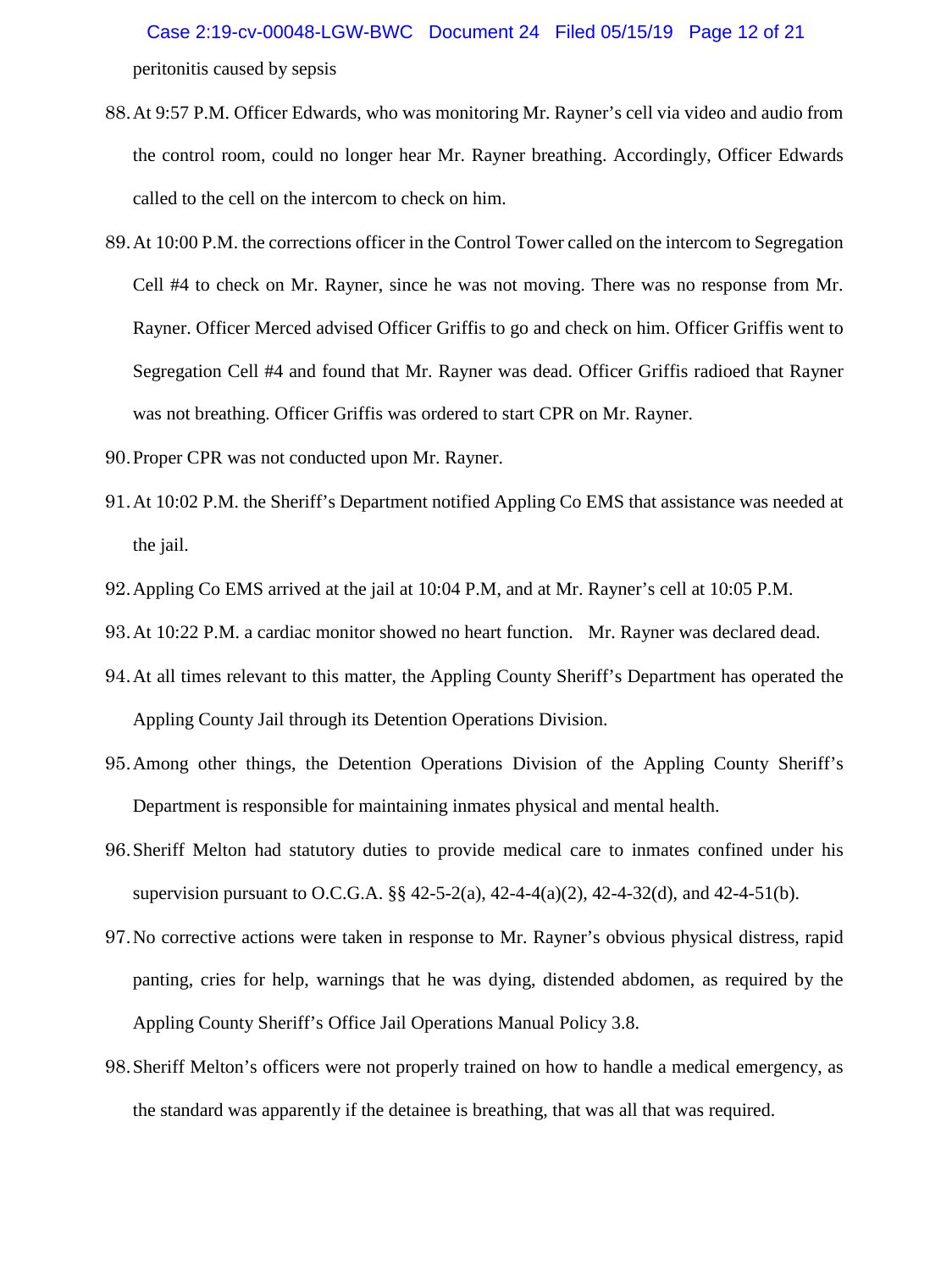Case 2:19-cv-00048-LGW-BWC Document 24 Filed 05/15/19 Page 13 of 21

- 99.Sheriff Melton's detention officers failed to render medical aid to Mr. Rayner as required by Rules and Regulations numbered (C)(64) (Policy Statement #4 p. 37), or make a detailed report of the incident.
- 100. Nowhere in 100 pages of policies for the Appling County Sheriff's Department is there any indication as to the circumstances setting forth when a prisoner/detainee should be transported to a medical facility.
- 101. The policy of the Appling County Sheriff's Department is to release inmates whose bond has been posted per Policy Number 1.18 of the Appling County Sheriff's Office's Jail Operations Manual.

# IV. CAUSES OF ACTION COUNT I 42 U.S.C. § 1983

## DELIBERATE INDIFFERENCE TO SERIOUS MEDICAL NEED AND FAILURE TO RENDER MEDICAL AID

- 102. Plaintiff re-alleges and incorporates herein by reference the allegations of Paragraphs 1 through 101, above, as if fully set out herein.
- 103. Defendants jointly, or severally, or both, deprived Mr. Rayner of his Fourteenth Amendment rights, privileges, or immunities as a citizen of the United States.
- 104. Defendant Melton, as Sheriff of Appling County, had statutory duties to provide medical care and aid to inmates confined under his supervision pursuant to O.C.G.A.  $\S$  42-4-4(a)(2), 42-4-32(d), 42-4-51(b), and 42-5-2(a). The corrections officers named above were responsible for making sure that inmates confined to the Appling County Jail were provided with adequate medical care.
- 105. Defendant SECMG and its employees identified above, as contractors of the Defendant Sheriff of Appling County, had a duty to provide adequate medical care to inmates of the Appling County Jail.
- 106. Mr. Rayner had a serious medical need, that was so obvious that even a lay person would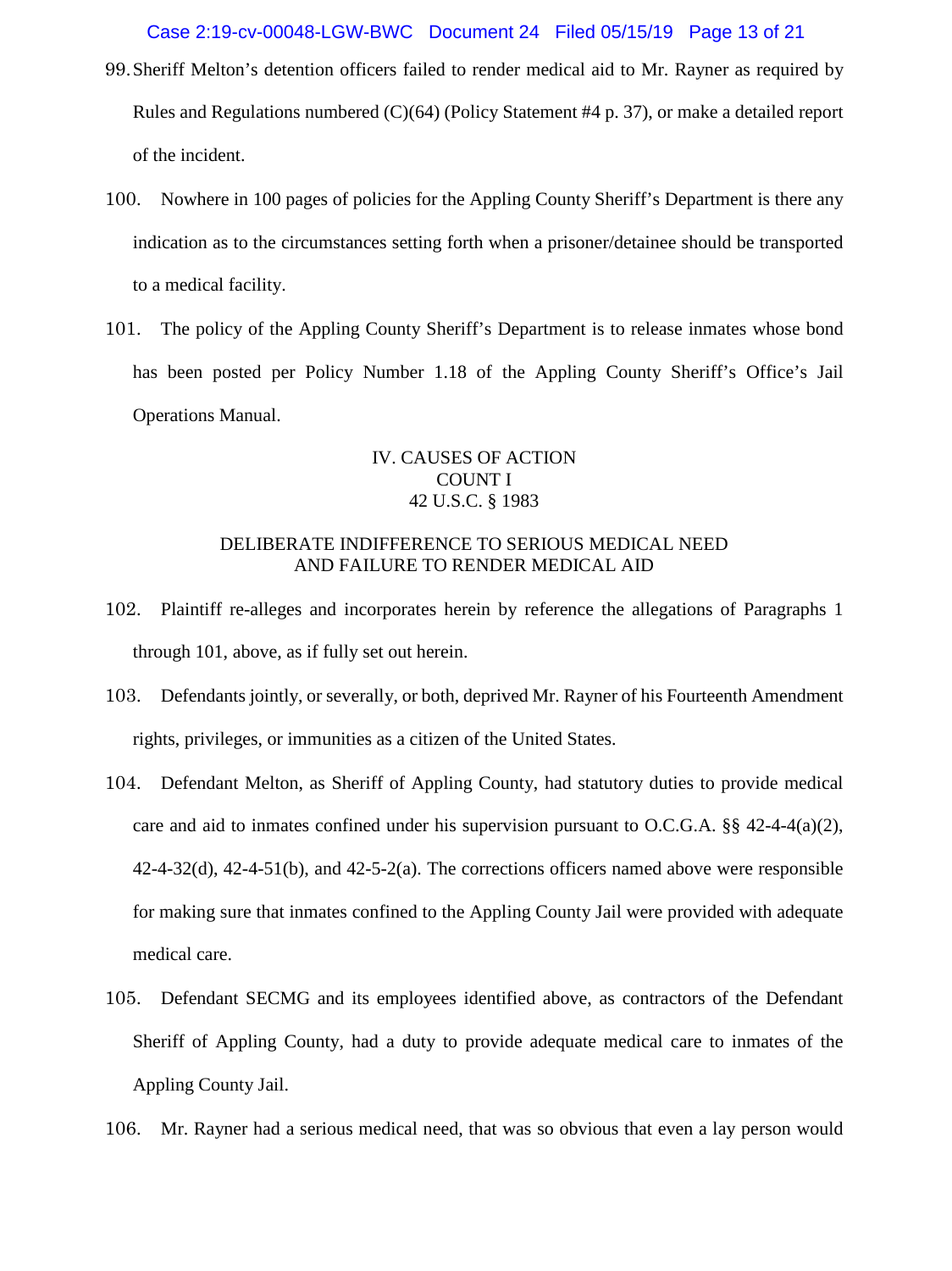easily recognize the need for medical care. Case 2:19-cv-00048-LGW-BWC Document 24 Filed 05/15/19 Page 14 of 21

- 107. Even one of the inmates told the Sheriff's correctional officers that Mr. Rayner was dying, and so recognized the need for medical care that she took off and waved her bra to get their attention after the staff had disabled her intercom button because she requested help for Mr. Rayner so often.
- 108. Mr. Rayner had a serious medical need, which had been communicated to the Corrections Officers of the Appling County Jail, the medical staff of SECMG, the State Court of Appling County, and at least one Appling County Sheriff's Deputy, who was present in the courtroom for his misdemeanor plea on July 24, 2017.
- 109. Mr. Rayner's serious medical need obviously posed a substantial risk of serious harm to him if left unattended. He was breathing rapidly, his stomach was distended, he was writhing in pain, and he was moaning and crying out in pain.
- 110. Corrections Officers Bell, Barwick, Hamilton, Watts, Griffis, Dowdney, Merced, and Edwards individually, and in their capacity as employees of the Sheriff of Appling County, knew, based on their personal observation of him, that Mr. Rayner had a serious medical need that posed a substantial risk of serious medical harm.
- 111. The defendants named above provided medical care that was so cursory as to amount to a failure to provide care, or failed altogether to provide or get necessary medical care for decedent's serious medical need in disregard or indifference to the risk of serious harm to Mr. Rayner.
- 112. The defendants named above were acting under color of law when they failed to provide or get necessary medical care for Mr. Rayner.
- 113. The Defendants conduct caused Mr. Rayner's death.
- 114. Accordingly, Plaintiff is entitled to damages in an amount sufficient to provide full and reasonable compensation for the physical, mental, and emotional pain and suffering sustained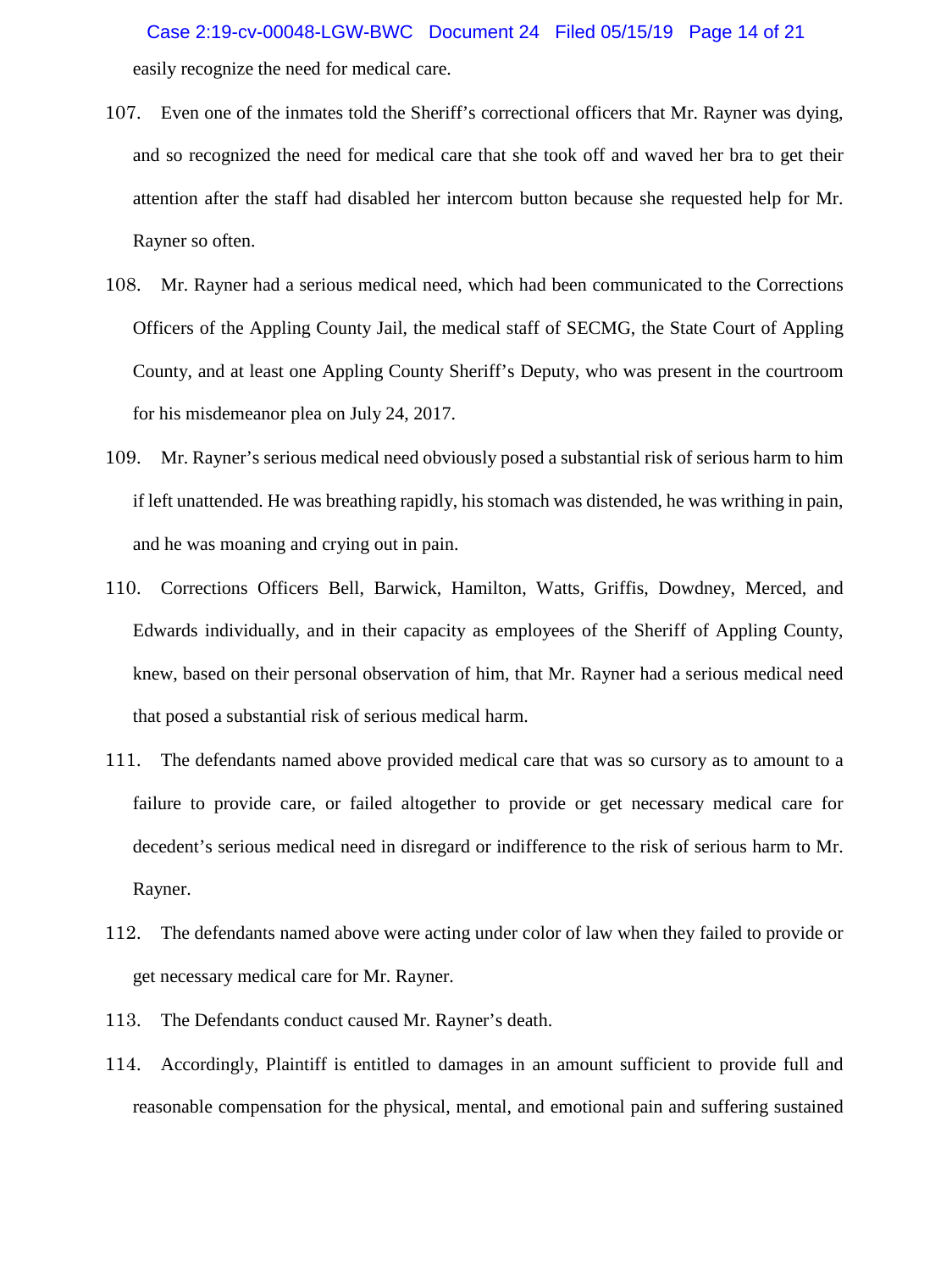## Case 2:19-cv-00048-LGW-BWC Document 24 Filed 05/15/19 Page 15 of 21

by Mr. Rayner, medical expenses incurred to treat Mr. Rayner, and lost future wages of Mr. Rayner.

# COUNT II 42 U.S.C. § 1983 FAILURE TO RELEASE

- 115. Plaintiff re-alleges and incorporates herein by reference the allegations of Paragraphs 1 through 101 above, as if fully set out herein.
- 116. Defendants jointly, or severally, or both, deprived Mr. Rayner of his Eighth Amendment and Fourteenth Amendment rights, privileges, or immunities as a citizen of the United States.
- 117. Sheriff Melton failed to release Mr. Rayner on bond on Monday July 24, 2017, after the resolution of his misdemeanor criminal cases in the State Court of Appling County.
- 118. Mr. Rayner remained on bond for his outstanding felony criminal case, and as a result should have been released.
- 119. The failure of the Appling County Sheriff's Department to release Mr. Rayner was a violation of his rights under the Eighth and Fourteenth Amendments to the U.S. Constitution.

## COUNT III FALSE IMPRISONMENT

- 120. Plaintiff re-alleges and incorporates herein by reference the allegations of Paragraphs 1 through 101 above, as if fully set out herein.
- 121. On July 24, 2017, Sheriff Melton failed to release Mr. Rayner from custody after he was sentenced to probation on that date.
- 122. Further detention of Mr. Rayner was unlawful.
- 123. The said Sheriff's failure to release Mr. Rayne was in bad faith.
- 124. Mr. Rayner was deprived of his personal liberty until July 26, 2017, the date of his death in the custody of the Appling County Sheriff.
- 125. Because of his false imprisonment Mr. Rayner was made to suffer great physical, mental, and emotional pain.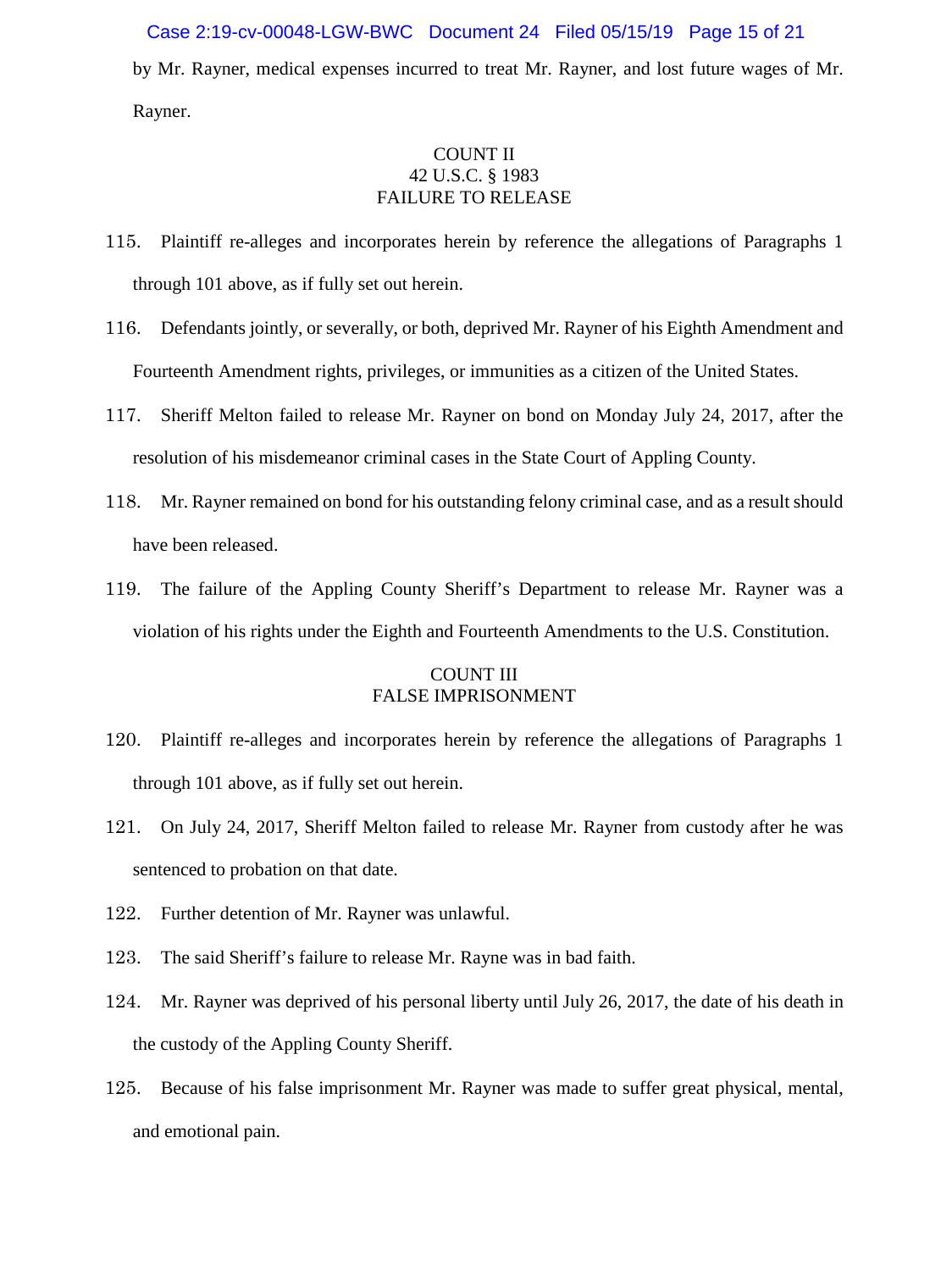#### Case 2:19-cv-00048-LGW-BWC Document 24 Filed 05/15/19 Page 16 of 21

126. As a result, Sheriff Melton is liable in damages to Plaintiff for an amount to be proven at trial.

# COUNT IV NEGLIGENCE PER SE MEDICAL MALPRACTICE

- 127. Plaintiff re-alleges and incorporates herein by reference the allegations of Paragraphs 1 through 101 above, as if fully set out herein.
- 128. Defendant SECMG, in its capacity as a contractor of the Appling County Sheriff's Office, and its employees Turner, Lee, Newberry and Lynn had statutory duties to provide medical care to inmates confined under the supervision of the Appling County Sheriff pursuant to O.C.G.A. §§ 42-5-2(a), 42-4-4(a)(2), 42-4-32(d), and 42-4-51(b).
- 129. At all times relevant to this, matter Mr. Rayner was a pretrial detainee, in the custody of the Appling County Sheriff, and confined at the Appling County Jail.
- 130. SECMG and its employees/agents Turner, Lee, Newberry, Marsh, John Doe, Advanced Practice Nurse, and John Roe, M.D. negligently failed to provide reasonably adequate medical care to Mr. Rayner.
- 131. SECMG and its employees/agents Lee and Marsh failed to follow up once it was determined at intake into the Appling County Jail on that Mr. Rayner was febrile.
- 132. SECMG and its employee/agent Newberry failed to adequately investigate Mr. Rayner's complaints of low back pain and stomach pain on July 20, 2017. SECMG and its employee/agent Newberry failed to adequately investigate Mr. Rayner's refusal to take medicine and moaning on July 26, 2017 (and earlier).
- 133. SECMG and its employee/agent Turner failed to collect samples for lab tests as ordered at any time during Mr. Rayner's incarceration.
- 134. SECMG failed to allow Mr. Rayner to see John Doe Advanced Practice Nurse or John Roe, M.D., or both, because its employees/agents had failed to collect lab samples as ordered.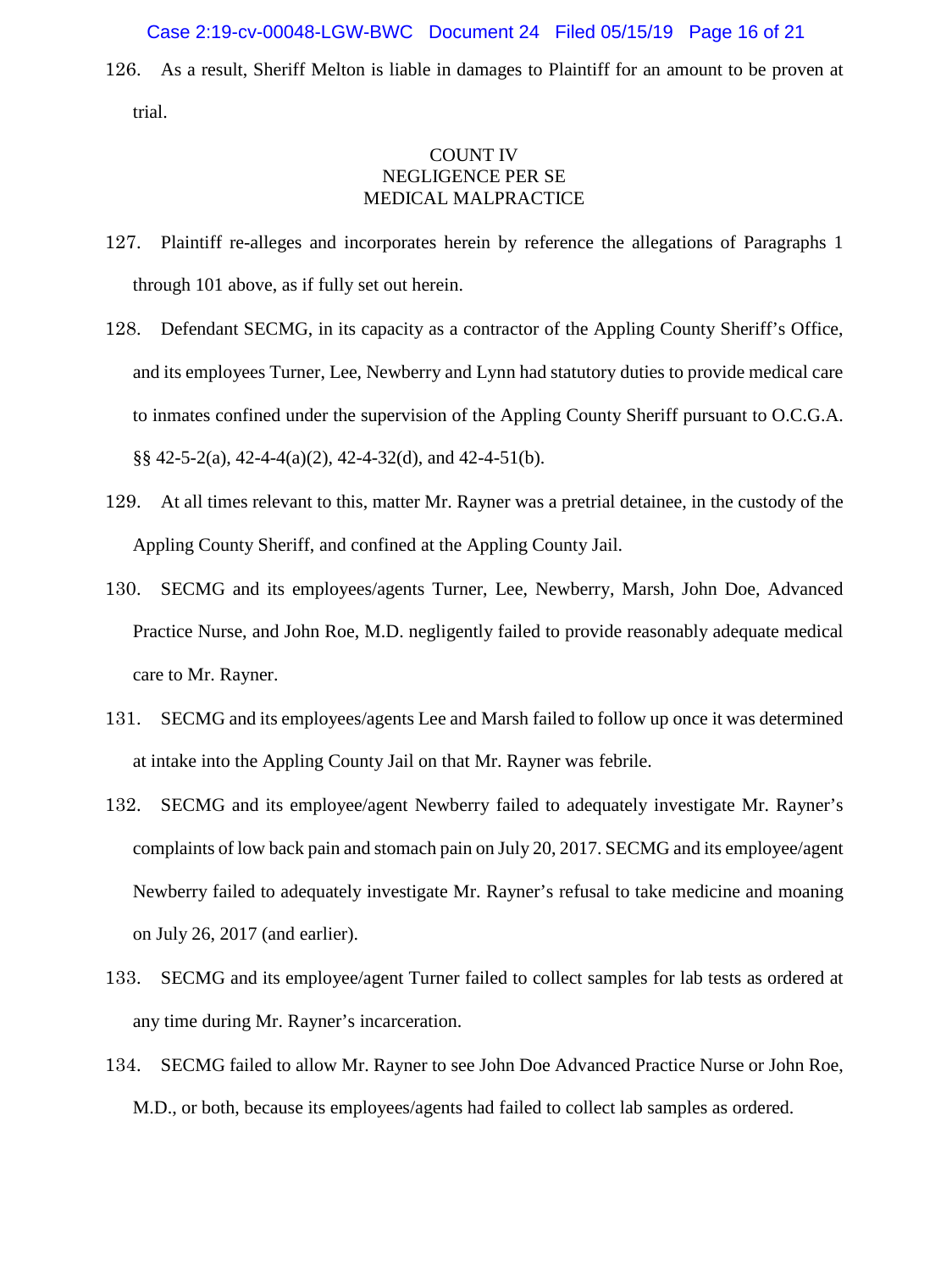- 135. As a result of the negligent failure of SECMG to provide reasonably adequate medical care to Mr. Rayner, he died in the Appling County Jail on July 26, 2017.
- 136. In compliance with the law of the State of Georgia, attached to this complaint is the affidavit of Dr. Lori E. Roscoe, setting forth the negligence of the Defendants and specifying therein the standard of care.

# COUNT V NEGLIGENCE MEDICAL MALPRACTICE

- 137. Plaintiff re-alleges and incorporates herein by reference the allegations of Paragraphs 1 through 101 above, as if fully set out herein.
- 138. SECMG and its employees/agents Turner, Lee, Newberry, and Marsh negligently failed to provide reasonably adequate medical care to Mr. Rayner.
- 139. SECMG and its employees/agents Lee and Marsh failed to follow up once it was determined at intake into the Appling County Jail that Mr. Rayner was febrile.
- 140. SECMG and its employee/agent Newberry failed to adequately investigate Mr. Rayner's complaints of low back pain and stomach pain on July 20, 2017. SECMG and its employee/agent Newberry failed to adequately investigate Mr. Rayner's refusal to take medicine and moaning on July 26, 2017 (and earlier).
- 141. SECMG and its employees/agents Turner, Newberry and Marsh failed to collect samples for lab tests as ordered at any time during Mr. Rayner's incarceration.
- 142. SECMG failed to allow Mr. Rayner to see John Doe Advanced Practice Nurse or John Roe, M.D. on July 25, 2016, because its employees/agents had failed to collect lab samples as ordered.
- 143. As a result of the negligent failure of SECMG to provide reasonably adequate medical care to Mr. Rayner, he died in the Appling County Jail on July 26, 2017.
- 144. In compliance with the law of the State of Georgia, attached to this complaint is the affidavit of Dr. Lori E. Roscoe setting forth the negligence of the Defendants and specifying therein the standard of care.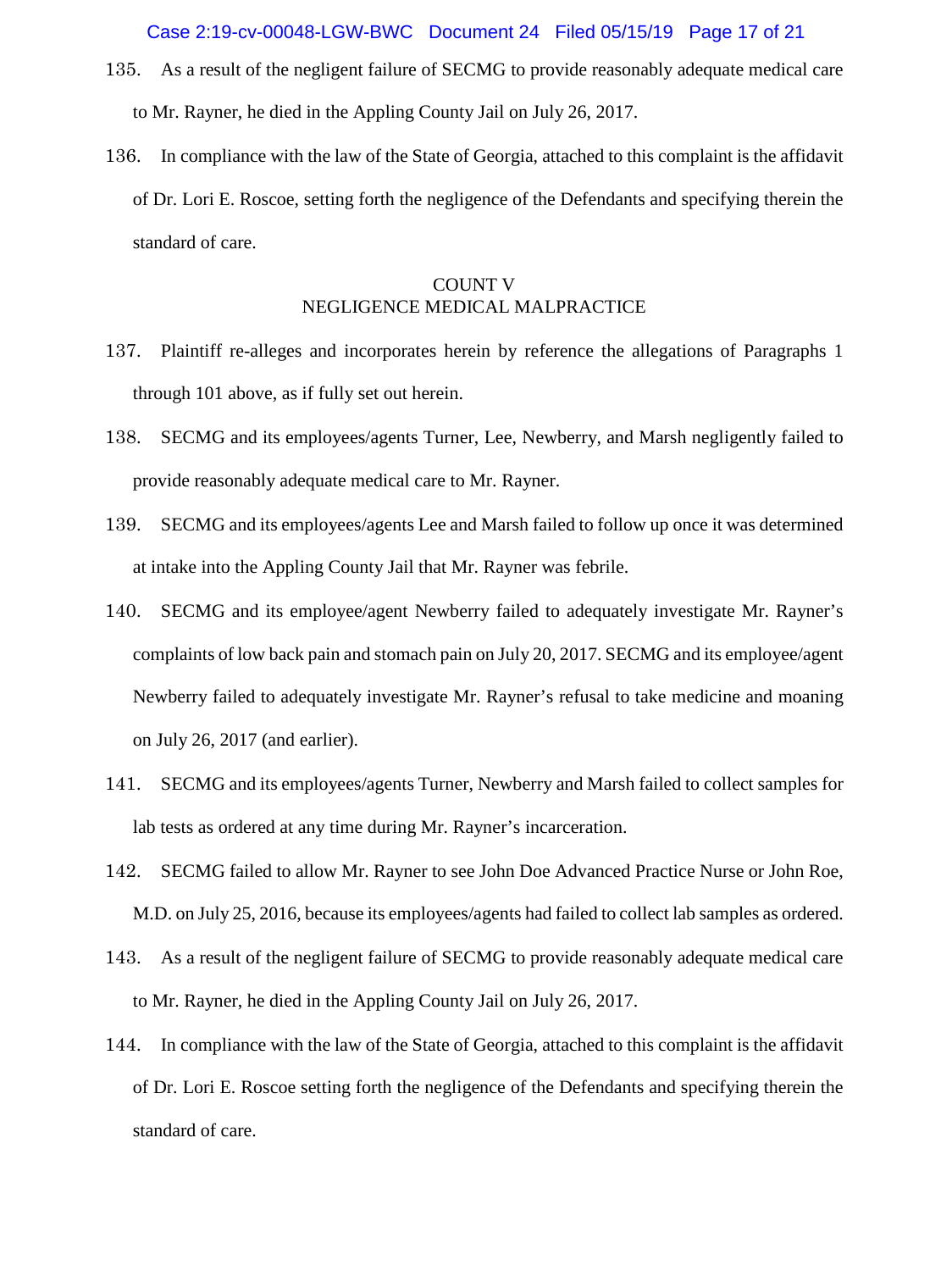#### Case 2:19-cv-00048-LGW-BWC Document 24 Filed 05/15/19 Page 18 of 21

## COUNT VI WRONGFUL DEATH

- 145. Plaintiff re-alleges and incorporates herein by reference the allegations of Paragraphs 1 through 101 above, as if fully set out herein.
- 146. All Defendants had statutory duties to provide medical care to inmates confined under the supervision of the Appling County Sheriff pursuant to O.C.G.A. §§ 42-5-2(a), 42-4-4(a)(2), 42- 4-32(d), and 42-4-51(b).
- 147. SECMG and its employees/agents Turner, Lee, Newberry and Marsh negligently failed to provide reasonably adequate medical care to Mr. Rayner. All Defendants failed to provide reasonably adequate medical care to Mr. Rayner.
- 148. SECMG and its employees/agents Lee and Marsh, failed to follow up once it was determined at intake into the Appling County Jail that Mr. Rayner was febrile.
- 149. SECMG and its employee/agent Newberry failed to adequately investigate Mr. Rayner's complaints of low back pain and stomach pain on July 20, 2017. SECMG and its employee/agent Newberry failed to adequately investigate Mr. Rayner's refusal to take medicine and moaning on July 26, 2017 (and earlier).
- 150. SECMG and its employees/agents Turner, Newberry and Marsh failed to collect samples for lab tests as ordered at any time during Mr. Rayner's incarceration.
- 151. SECMG failed to allow Mr. Rayner to see John Doe Advanced Practice Nurse or John Roe, M.D. on July 25, 2016, because its employees/agents had failed to collect lab samples as ordered.
- 152. As a result of the negligent failure of all Defendants to provide reasonably adequate medical care to Mr. Rayner, he died in the Appling County Jail on July 26, 2017.
- 153. Plaintiff Dinetha L. Rayner was the lawful spouse of Mr. Rayner.
- 154. Plaintiff is entitled to bring this action. On the date of his death, Mr. Rayner was 42 years of age and had a reasonable life expectancy of 33 years.
- 155. Plaintiff is entitled to recover the full value of the life of Mr. Rayner, from all Defendants in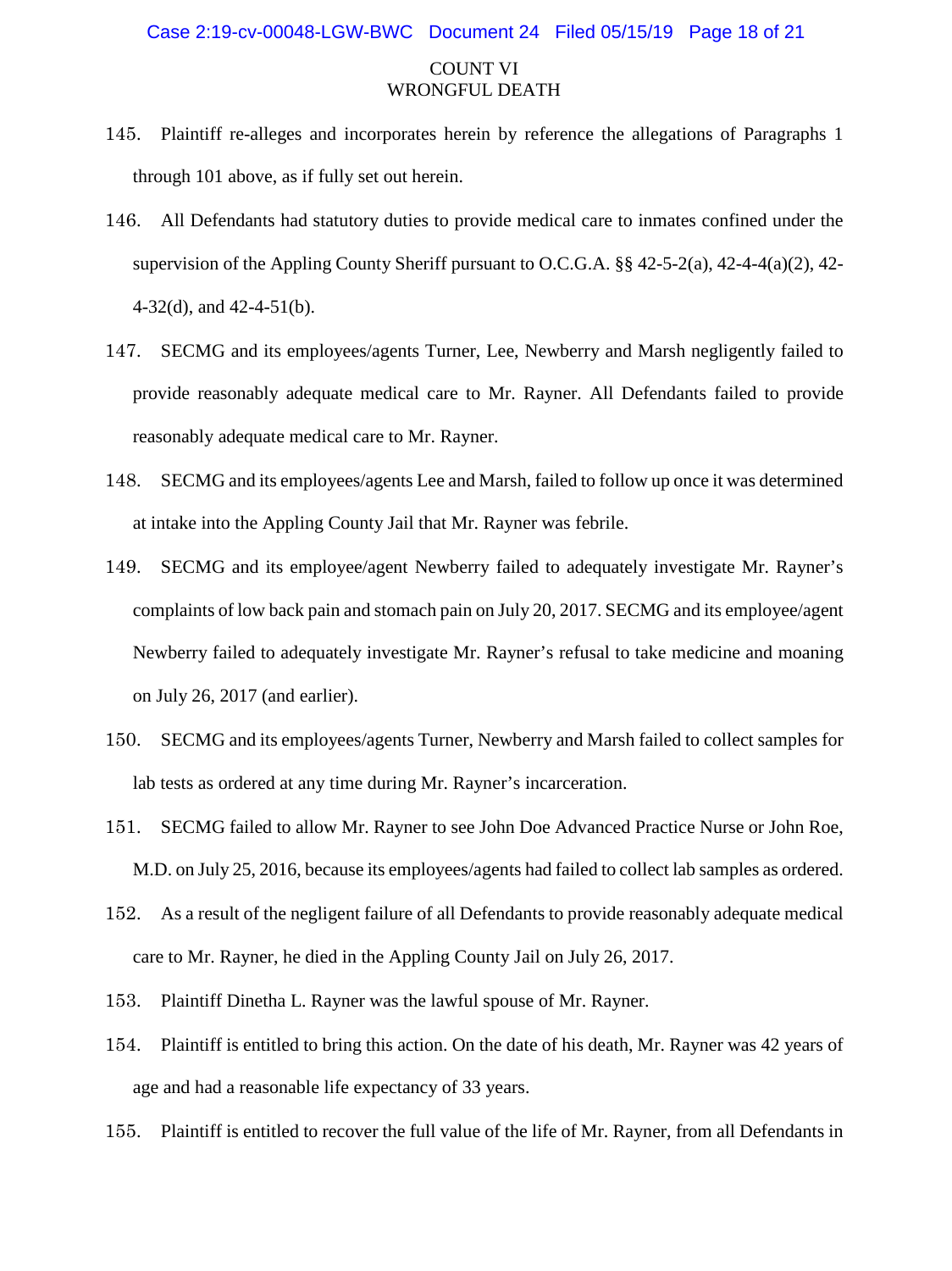an amount to be proven at trial. Case 2:19-cv-00048-LGW-BWC Document 24 Filed 05/15/19 Page 19 of 21

# COUNT VII FAILURE TO TRAIN

- 156. Plaintiff re-alleges and incorporates herein by reference the allegations of Paragraphs 1 through 101 above, as if fully set out herein.
- 157. Appling County Sheriff's Policy Manual does not address the circumstances in which detention officers must render medical aid or see that medical aid is rendered to inmates.
- 158. The Appling County Sheriff's Office and Sheriff Mark Melton failed to properly train the Correction/Detention Officers on when and how to render medical aid to the detainees as required by law.

# COUNT VIII PUNITIVE DAMAGES

- 159. Plaintiff re-alleges and incorporates herein by reference the allegations of Paragraphs 1 through 101 above, as if fully set out herein.
- 160. Plaintiff contends that Defendants, jointly, severally, or jointly and severally, acted with malice or with reckless indifference to Mr. Rayner's federally protected rights.
- 161. Defendants' conduct showed a callous disregard for whether the conduct violated Mr. Rayner's protected federal rights.
- 162. Accordingly, Plaintiff is entitled to recover punitive damages from all Defendants, except Sheriff Mark Melton.

# COUNT IX ATTORNEYS FEES AND EXPENSES OF LITIGATION

- 163. Plaintiff re-alleges and incorporates herein by reference the allegations of Paragraphs 1 through 101 above, as if fully set out herein.
- 164. Defendants have acted in bad faith, have been stubbornly litigious, or have caused Plaintiff unnecessary trouble and expense and Plaintiff is entitled to recover from Defendants all expenses of litigation, including attorney fees.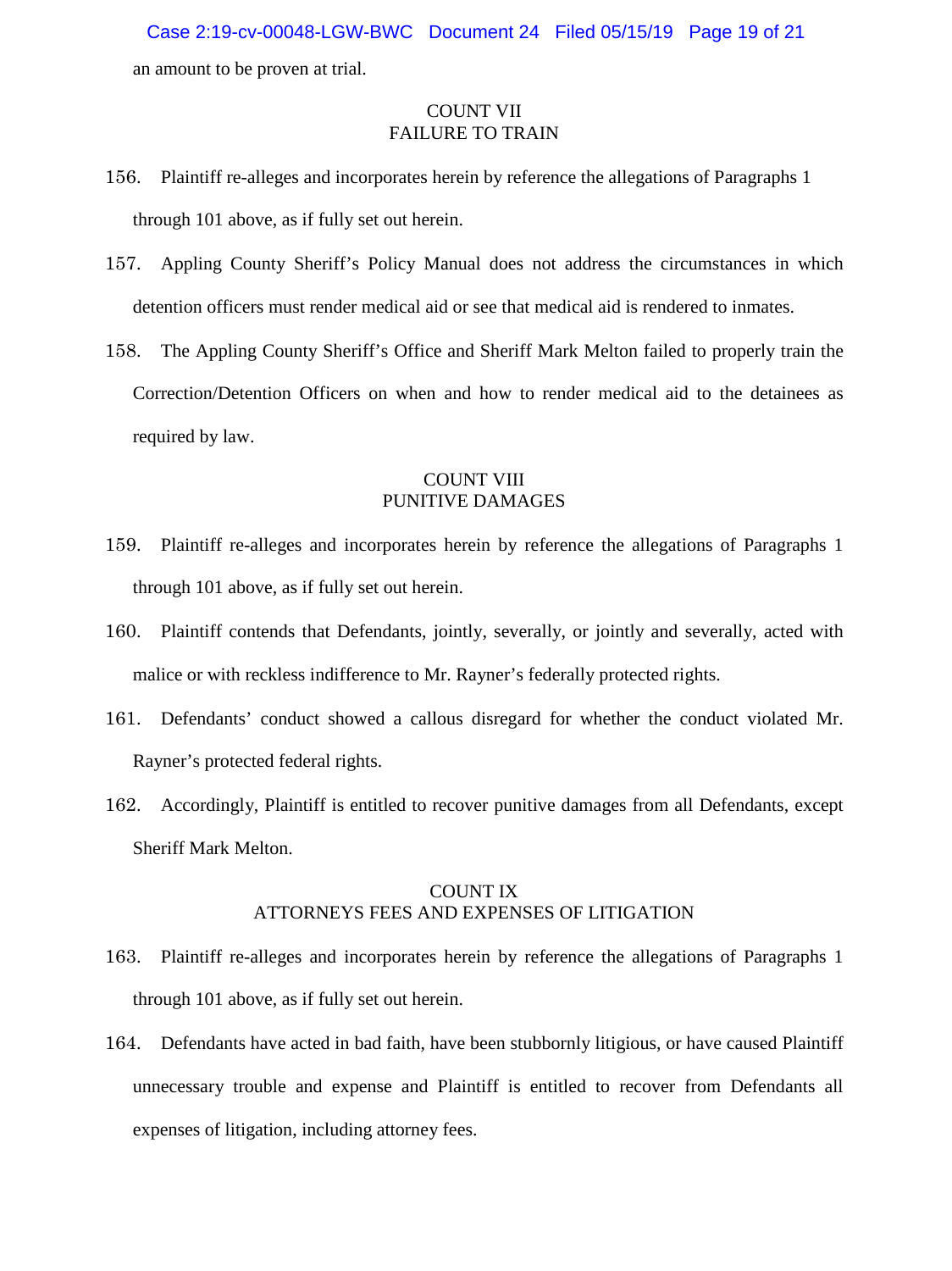# Case 2:19-cv-00048-LGW-BWC Document 24 Filed 05/15/19 Page 20 of 21

WHEREFORE, Plaintiff prays for the issuance and service of process as provided by law, for trial by jury, and that they recover damages for pain and suffering, medical expenses past and future, punitive damages, and attorney's fees and expenses of litigation, and court costs, and such other damages as are just and proper.

This 13th day of May, 2019.

/s/ C. Mitchell Warnock, Jr. C. Mitchell Warnock, Jr. GA Bar Number 738102 Attorney for Plaintiff

Mitchell Warnock, LLC 1104 Bellevue Avenue Dublin, GA 31021 478-275-8119 478-275-7901 Fax warnocklaw@bellsouth.net

The McLendon Law Group P. O. Box 2003 Dublin, GA 31040 478-275-4620 478-275-4621 Fax [mclendonhd@yahoo.com](mailto:mclendonhd@yahoo.com)

/s/ Harold D. McLendon Harold D. McLendon GA Bar Number 497050 Attorney for Plaintiff

/s/ D. Campbell Bowman, Jr. D. Campbell Bowman, Jr. GA Bar Number 072114

/s/ Catherine M. Bowman Catherine M. Bowman GA Bar Number 494740 Attorneys for Plaintiff

The Bowman Law Office, LLC 7505 Waters Avenue, Suite D-3 Savannah, GA 31406 912-401-0121 912-352-9042 Fax [cam@thebowmanlawoffice.com](mailto:cam@thebowmanlawoffice.com) catherine@thebowmanlawoffice.co